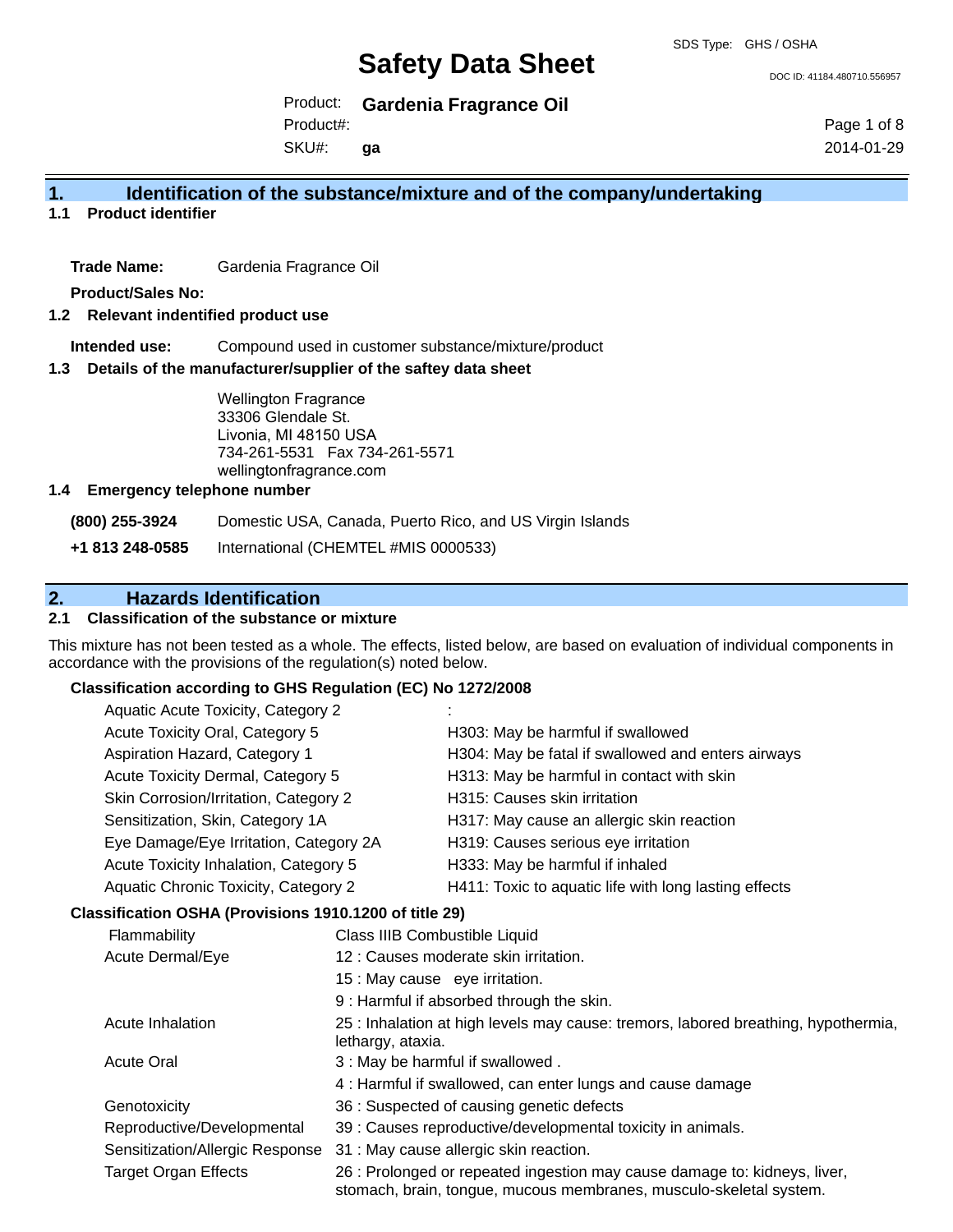DOC ID: 41184.480710.556957

|           | Product: Gardenia Fragrance Oil |
|-----------|---------------------------------|
| Product#: |                                 |
| SKU#:     | aa                              |

Page 2 of 8 2014-01-29

28 : Prolonged or repeated Dermal Exposure may cause damage to: kidneys, skin Carcinogenicity This mixture contains ingredients identified as carcinogens, at 0.1% or greater, by the following:None [X] ACGIH [ ] IARC [ ] NTP [ ] OSHA [ ]

### **2.2 Label elements**

**Labelling (REGULATION (EC) No 1272/2008)**



## **Signal Word: Danger, Warning**

### **Hazard statments**

| H303                            | May be harmful if swallowed                                                                                                      |
|---------------------------------|----------------------------------------------------------------------------------------------------------------------------------|
| H304                            | May be fatal if swallowed and enters airways                                                                                     |
| H313                            | May be harmful in contact with skin                                                                                              |
| H315                            | Causes skin irritation                                                                                                           |
| H317                            | May cause an allergic skin reaction                                                                                              |
| H319                            | Causes serious eye irritation                                                                                                    |
| H333                            | May be harmful if inhaled                                                                                                        |
| H411                            | Toxic to aquatic life with long lasting effects                                                                                  |
| <b>Precautionary Statements</b> |                                                                                                                                  |
| <b>Prevention:</b>              |                                                                                                                                  |
| P <sub>264</sub>                | Wash hands thoroughly after handling                                                                                             |
| P272                            | Contaminated work clothing should not be allowed out of the workplace                                                            |
| P273                            | Avoid release to the environment                                                                                                 |
| <b>Response:</b>                |                                                                                                                                  |
| $P301 + P310 + P331$            | IF SWALLOWED: Immediately call a POISON CENTER or doctor/physician Do NOT<br>induce vomiting                                     |
| P302 + P352                     | IF ON SKIN: Wash with soap and water                                                                                             |
| $P304 + P312$                   | IF INHALED: Call a POISON CENTER or doctor/physician if you feel unwell                                                          |
| $P305 + P351 + P338$            | IF IN EYES: Rinse cautiously with water for several minutes Remove contact lenses if<br>present and easy to do. continue rinsing |
| P312                            | Call a POISON CENTER or doctor/physician if you feel unwell                                                                      |
| P333 + P313                     | If skin irritation or a rash occurs: Get medical advice/attention                                                                |
| $P337 + P313$                   | If eye irritation persists: Get medical advice/attention                                                                         |
| P362                            | Take off contaminated clothing and wash before reuse                                                                             |
| P363                            | Wash contaminated clothing before reuse                                                                                          |
| P391                            | <b>Collect Spillage</b>                                                                                                          |
| وحاللت متحافة                   |                                                                                                                                  |

### **2.3 Other Hazards**

#### **no data available**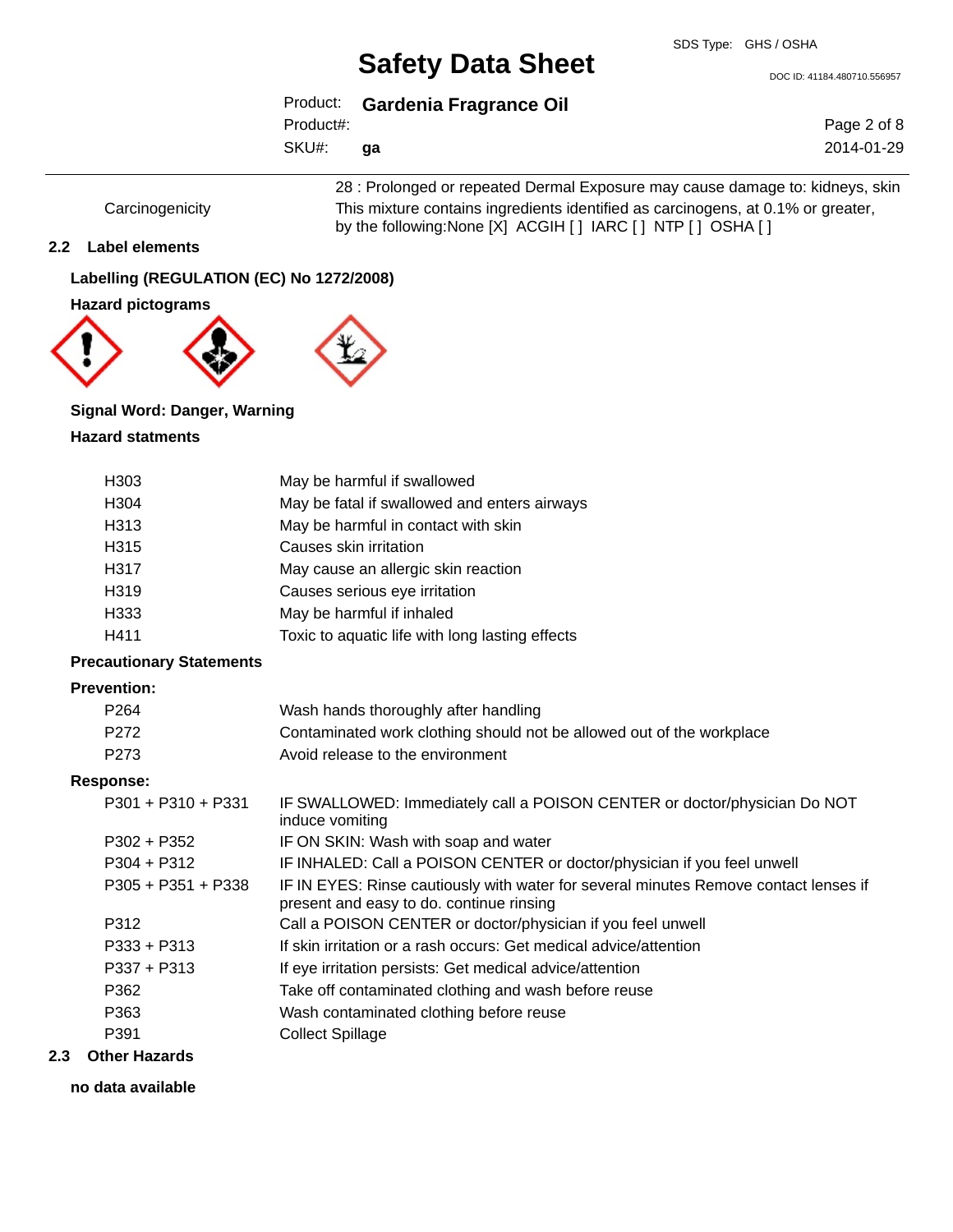DOC ID: 41184.480710.556957

Product: **Gardenia Fragrance Oil**

Product#:

SKU#: **ga** Page 3 of 8 2014-01-29

# **3. Composition/Information on Ingredients**

#### **3.1 Mixtures**

This product is a complex mixture of ingredients, which contains among others the following substance(s), presenting a health or environmental hazard within the meaning of the UN Globally Harmonized System of Classification and Labeling of Chemicals (GHS):

| CAS#<br>Ingredient                                       | EC#                                   | Conc.<br>Range                                 | <b>GHS Classification</b>    | <b>OSHA Classification</b> |
|----------------------------------------------------------|---------------------------------------|------------------------------------------------|------------------------------|----------------------------|
| 118-58-1                                                 | 204-262-9                             | 20 - 30 %                                      | H303; H317; H320; H412       | 31                         |
| <b>Benzyl Salicylate</b>                                 |                                       |                                                |                              |                            |
| 8000-34-8                                                | 284-638-7                             | $10 - 20%$                                     | H303; H304; H313; H316; H319 | 12, 31, 36, 4              |
|                                                          | Eugenia caryophyllus (Clove) leaf oil |                                                |                              |                            |
| 8050-15-5                                                | 232-476-2                             | 10 - 20 %                                      | H412                         | 31                         |
|                                                          |                                       | Methyl ester of rosin (partially hydrogenated) |                              |                            |
| $60 - 12 - 8$                                            | 200-456-2                             | $10 - 20%$                                     | H302; H313; H316; H319       | 11, 15, 3                  |
| phenethyl alcohol                                        |                                       |                                                |                              |                            |
| 104-61-0                                                 | 203-219-1                             | $5 - 10%$                                      | H316                         | 12, 15                     |
| gamma-Nonalactone                                        |                                       |                                                |                              |                            |
| 2050-08-0                                                | 218-080-2                             | $5 - 10%$                                      | H302; H316; H410             |                            |
| Amyl salicylate                                          |                                       |                                                |                              |                            |
| 120-51-4                                                 | 204-402-9                             | $5 - 10%$                                      | H302; H313; H411             | 28, 3                      |
| <b>Benzyl Benzoate</b>                                   |                                       |                                                |                              |                            |
| 78-70-6                                                  | 201-134-4                             | $2 - 5%$                                       | H227; H303; H315; H319       | 12, 26                     |
| Linalool                                                 |                                       |                                                |                              |                            |
| 103-95-7                                                 | 203-161-7                             | $2 - 5%$                                       | H303; H315; H317             | 11, 15, 31                 |
|                                                          |                                       | 2-Methyl-3-(p-isopropylphenyl)propionaldehyde  |                              |                            |
| 140-11-4                                                 | 205-399-7                             | $2 - 5%$                                       | H227; H303; H316             | 15, 25, 26, 31, 39         |
| Benzyl acetate                                           |                                       |                                                |                              |                            |
| $93 - 58 - 3$                                            | 202-259-7                             | $2 - 5%$                                       | H227; H302; H316             |                            |
| Methyl benzoate                                          |                                       |                                                |                              |                            |
| $93 - 16 - 3$                                            | 202-224-6                             | $1 - 2%$                                       | H303; H316                   | 12, 31                     |
| Methyl isoeugenol (Isoeugenyl methyl ether)              |                                       |                                                |                              |                            |
| $97 - 54 - 1$                                            | 202-590-7                             | $1 - 2%$                                       | H302; H312; H315; H317; H319 | 12, 15, 3, 31, 9           |
| Iso Eugenol                                              |                                       |                                                |                              |                            |
| See Section 16 for full text of GHS classification codes |                                       |                                                |                              |                            |
| $\sim$ $\sim$ $\sim$ $\sim$ $\sim$ $\sim$ $\sim$ $\sim$  |                                       |                                                |                              |                            |

Total Hydrocarbon Content (% w/w) = 0.00

| Remove from exposure site to fresh air and keep at rest.<br>Obtain medical advice.                            |
|---------------------------------------------------------------------------------------------------------------|
| Flush immediately with water for at least 15 minutes.<br>Contact physician if symptoms persist.               |
| Remove contaminated clothes. Wash thoroughly with water (and soap).<br>Contact physician if symptoms persist. |
|                                                                                                               |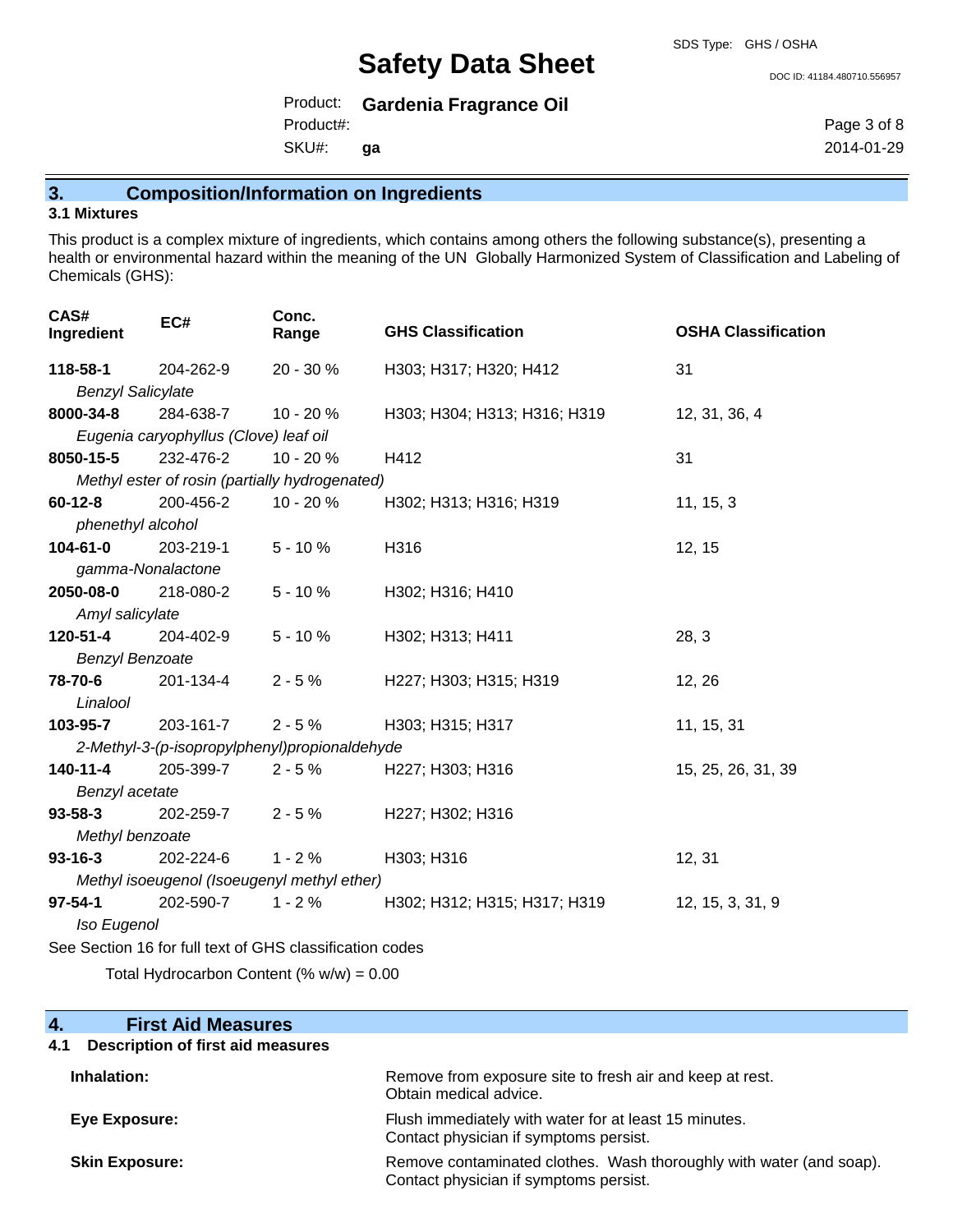SDS Type: GHS / OSHA

DOC ID: 41184.480710.556957

|     |                                                       | Product:<br>Product#: | <b>Gardenia Fragrance Oil</b>                                              |                           |
|-----|-------------------------------------------------------|-----------------------|----------------------------------------------------------------------------|---------------------------|
|     |                                                       | SKU#:                 | qa                                                                         | Page 4 of 8<br>2014-01-29 |
|     | Ingestion:                                            |                       | Rinse mouth with water and obtain medical advice.                          |                           |
| 4.2 |                                                       |                       | Most important symptoms and effects, both acute and delayed                |                           |
|     | Symptoms:                                             |                       | no data available                                                          |                           |
|     | <b>Risks:</b>                                         |                       | Refer to Section 2.2 "Hazard Statements"                                   |                           |
| 4.3 |                                                       |                       | Indication of any immediate medical attention and special treatment needed |                           |
|     | Treatment:                                            |                       | Refer to Section 2.2 "Response"                                            |                           |
| 5.  | <b>Fire-Fighting measures</b>                         |                       |                                                                            |                           |
| 5.1 | <b>Extinguishing media</b>                            |                       |                                                                            |                           |
|     | Suitable:                                             |                       | Carbon dioxide (CO2), Dry chemical, Foam                                   |                           |
|     | <b>Unsuitable</b>                                     |                       | Do not use a direct water jet on burning material                          |                           |
| 5.2 | Special hazards arising from the substance or mixture |                       |                                                                            |                           |
|     | <b>During fire fighting:</b>                          |                       | Water may be ineffective                                                   |                           |
| 5.3 | <b>Advice for firefighters</b>                        |                       |                                                                            |                           |
|     | <b>Further information:</b>                           |                       | Standard procedure for chemical fires                                      |                           |
| 6.  | <b>Accidental Release Measures</b>                    |                       |                                                                            |                           |

#### **6.1 Personal precautions, protective equipment and emergency procedures**

Avoid inhalation and contact with skin and eyes. A self-contained breathing apparatus is recommended in case of a major spill.

#### **6.2 Environmental precautions**

Keep away from drains, soil, and surface and groundwater.

### **6.3 Methods and materials for containment and cleaning up**

Clean up spillage promptly. Remove ignition sources. Provide adequate ventilation. Avoid excessive inhalation of vapors. Gross spillages should be contained by use of sand or inert powder and disposed of according to the local regulations.

#### **6.4 Reference to other sections**

Not Applicable

### **7. Handling and Storage**

#### **7.1 Precautions for safe handling**

Apply according to good manufacturing and industrial hygiene practices with proper ventilation. Do not drink, eat or smoke while handling. Respect good personal hygiene.

#### **7.2 Conditions for safe storage, including any incompatibilities**

Store in a cool, dry and ventilated area away from heat sources and protected from light in tightly closed original container. Avoid plastic and uncoated metal container. Keep air contact to a minimum.

#### **7.3 Specific end uses**

No information available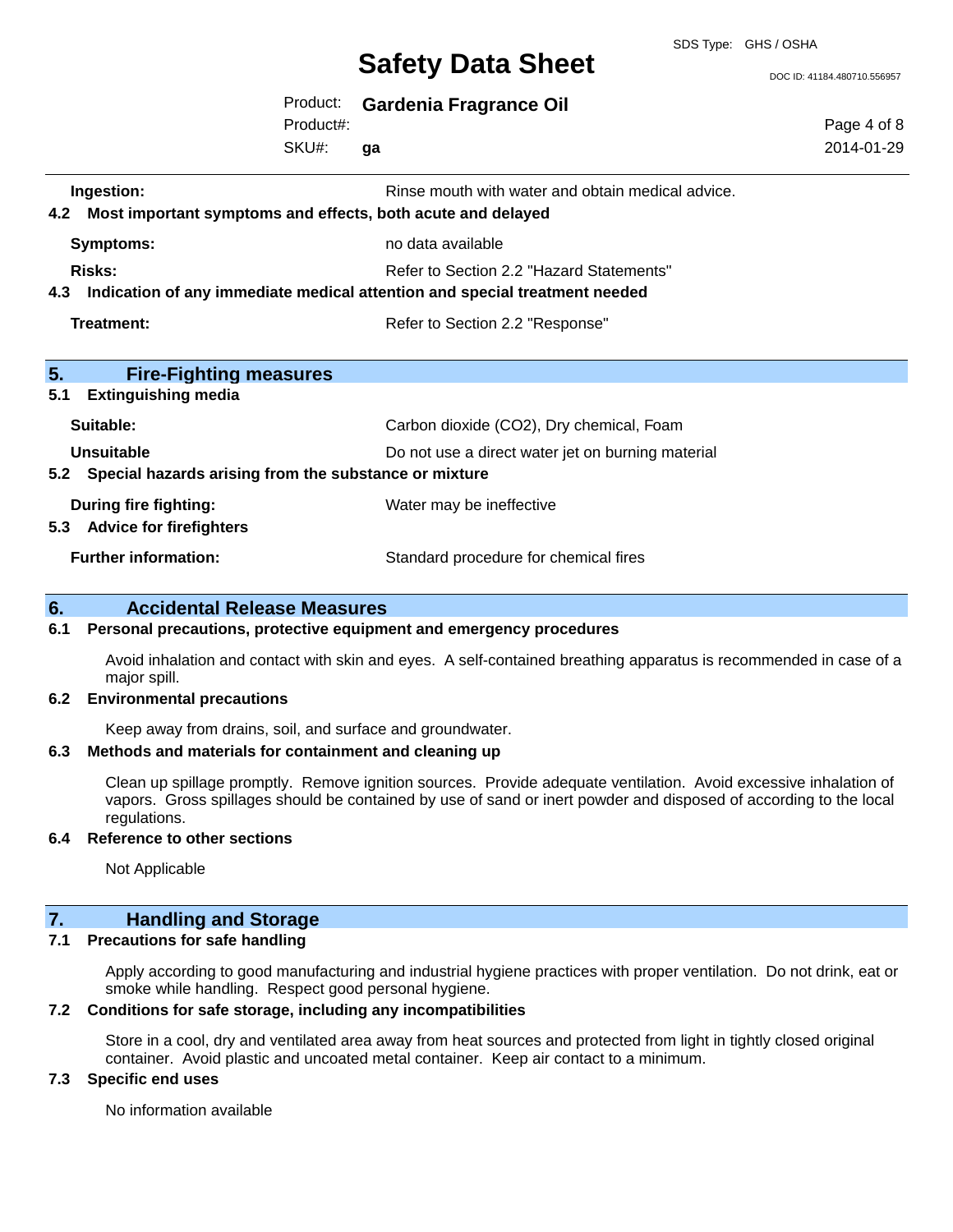SDS Type: GHS / OSHA

DOC ID: 41184.480710.556957

Product: **Gardenia Fragrance Oil**

Product#:

SKU#: **ga** Page 5 of 8 2014-01-29

| 8.1 Control parameters                                |                                                                                                                                          |                                                                |       |                          |                         |
|-------------------------------------------------------|------------------------------------------------------------------------------------------------------------------------------------------|----------------------------------------------------------------|-------|--------------------------|-------------------------|
| <b>Exposure Limits:</b>                               |                                                                                                                                          |                                                                |       |                          |                         |
| Component                                             |                                                                                                                                          | <b>ACGIH</b><br>TWA ppm                                        | ACGIH | OSHA<br>STEL ppm TWA ppm | <b>OSHA</b><br>STEL ppm |
| 140-11-4<br>Benzyl acetate                            |                                                                                                                                          | 10                                                             |       |                          |                         |
| <b>Engineering Controls:</b>                          | Use local exhaust as needed.                                                                                                             |                                                                |       |                          |                         |
| 8.2 Exposure controls - Personal protective equipment |                                                                                                                                          |                                                                |       |                          |                         |
| Eye protection:                                       | Tightly sealed goggles, face shield, or safety glasses with brow guards and side shields, etc.<br>as may be appropriate for the exposure |                                                                |       |                          |                         |
| <b>Respiratory protection:</b>                        | Avoid excessive inhalation of concentrated vapors. Apply local ventilation where appropriate.                                            |                                                                |       |                          |                         |
| <b>Skin protection:</b>                               |                                                                                                                                          | Avoid Skin contact. Use chemically resistant gloves as needed. |       |                          |                         |

# **9. Physical and Chemical Properties**

# **9.1 Information on basic physical and chemical properties**

**8. Exposure Controls/Personal Protection**

| Appearance:                  | Conforms to Standard        |
|------------------------------|-----------------------------|
| Odor:                        | Conforms to Standard        |
| Color:                       | Tint Yellow to Amber Yellow |
| <b>Viscosity:</b>            | Liquid                      |
| <b>Freezing Point:</b>       | Not determined              |
| <b>Boiling Point:</b>        | Not determined              |
| <b>Melting Point:</b>        | Not determined              |
| <b>Flashpoint:</b>           | >200 F (93.33 C)            |
| <b>Auto flammability:</b>    | Not determined              |
| <b>Explosive Properties:</b> | None Expected               |
| <b>Oxidizing properties:</b> | None Expected               |
| Vapor Pressure (mmHg@20 C):  | 0.0161                      |
| %VOC:                        | 4.44                        |
| Specific Gravity @ 25 C:     | 1.0510                      |
| Density @ 25 C:              | 1.0480                      |
| Refractive Index @ 25 C:     | 1.5265                      |
| Soluble in:                  | Oil                         |

# **10. Stability and Reactivity**

| 10.1 Reactivity                         | None                                               |
|-----------------------------------------|----------------------------------------------------|
| <b>10.2 Chemical stability</b>          | Stable                                             |
| 10.3 Possibility of hazardous reactions | None known                                         |
| <b>10.4 Conditions to avoid</b>         | None known                                         |
| 10.5 Incompatible materials             | Strong oxidizing agents, strong acids, and alkalis |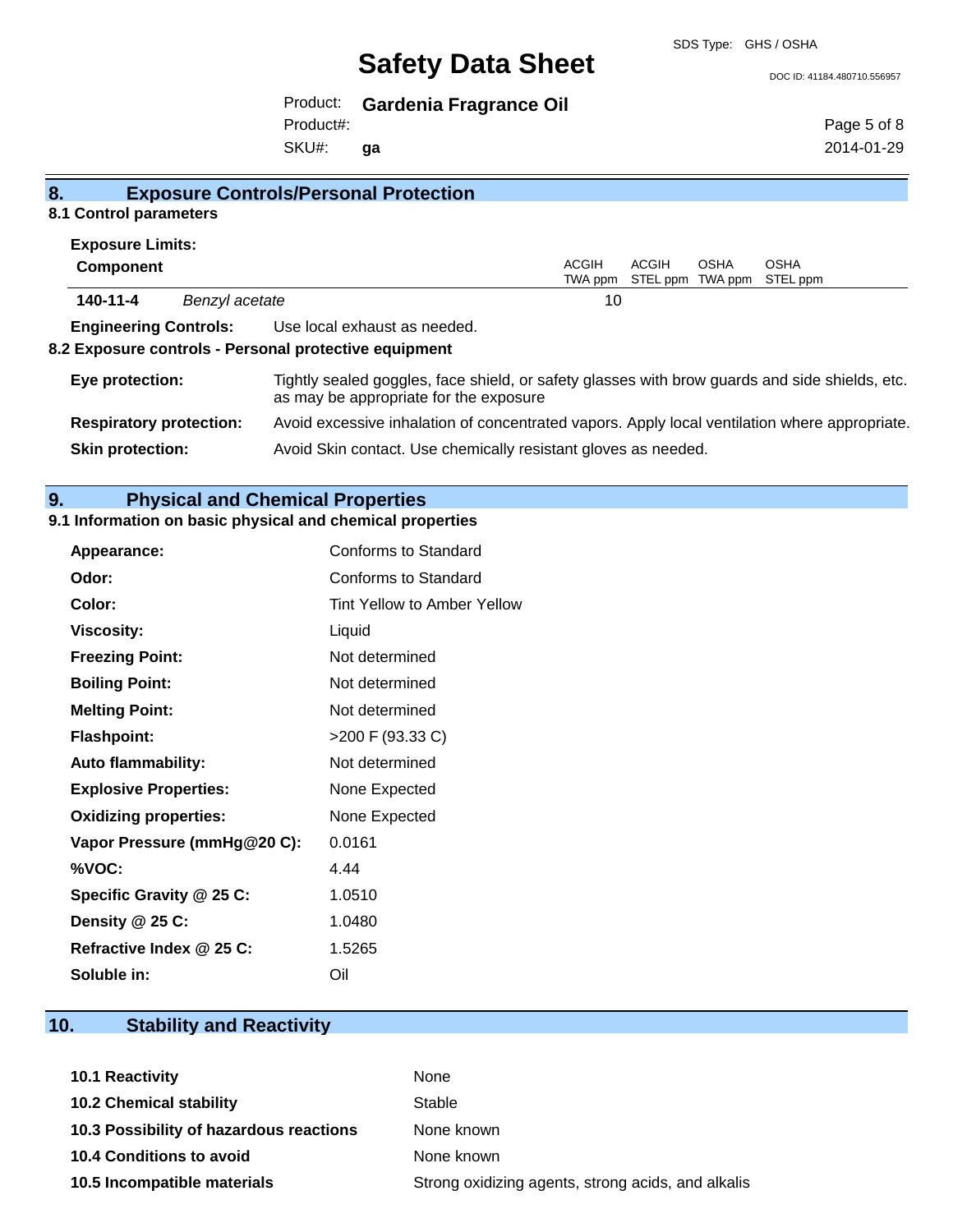SDS Type: GHS / OSHA

DOC ID: 41184.480710.556957

| Product: |  | <b>Gardenia Fragrance Oil</b> |  |
|----------|--|-------------------------------|--|
|----------|--|-------------------------------|--|

Product#:

SKU#: **ga** Page 6 of 8 2014-01-29

**10.6 Hazardous decomposition products** None known

| 11.<br><b>Toxicological Information</b>            |                                                          |
|----------------------------------------------------|----------------------------------------------------------|
| <b>11.1 Toxicological Effects</b>                  |                                                          |
| <b>Acute toxicity - Oral</b>                       | (LD50: 2,463.05) May be harmful if swallowed             |
| <b>Acute toxicity - Dermal</b>                     | (LD50: 3,318.98) May be harmful in contact with skin     |
| <b>Acute toxicity - Inhalation</b>                 | (LC50: 52.04) May be harmful if inhaled                  |
| <b>Skin corrosion / irritation</b>                 | Causes skin irritation                                   |
| Serious eye damage / irritation                    | Causes serious eye irritation                            |
| <b>Respiratory sensitization</b>                   | Not classified - the classification criteria are not met |
| <b>Skin sensitization</b>                          | May cause an allergic skin reaction                      |
| <b>Germ cell mutagenicity</b>                      | Not classified - the classification criteria are not met |
| Carcinogenicity                                    | Not classified - the classification criteria are not met |
| <b>Reproductive toxicity</b>                       | Not classified - the classification criteria are not met |
| Specific target organ toxicity - single exposure   | Not classified - the classification criteria are not met |
| Specific target organ toxicity - repeated exposure | Not classified - the classification criteria are not met |
| <b>Aspiration hazard</b>                           | May be fatal if swallowed and enters airways             |

## **12. Ecological Information**

**12.1 Toxicity**

| <b>Acute acquatic toxicity</b>     |                                                 |
|------------------------------------|-------------------------------------------------|
| <b>Chronic acquatic toxicity</b>   | Toxic to aquatic life with long lasting effects |
| <b>Toxicity Data on soil</b>       | no data available                               |
| <b>Toxicity on other organisms</b> | no data available                               |
|                                    |                                                 |
| 12.2 Persistence and degradability | no data available                               |
| 12.3 Bioaccumulative potential     | no data available                               |
| 12.4 Mobility in soil              | no data available                               |
| 12.5 Other adverse effects         | no data available                               |
|                                    |                                                 |

# **13. Disposal Conditions**

### **13.1 Waste treatment methods**

Do not allow product to reach sewage systems. Dispose of in accordance with all local and national regulations. Send to a licensed waste management company.The product should not be allowed to enter drains, water courses or the soil. Do not contaminate ponds, waterways or ditches with chemical or used container.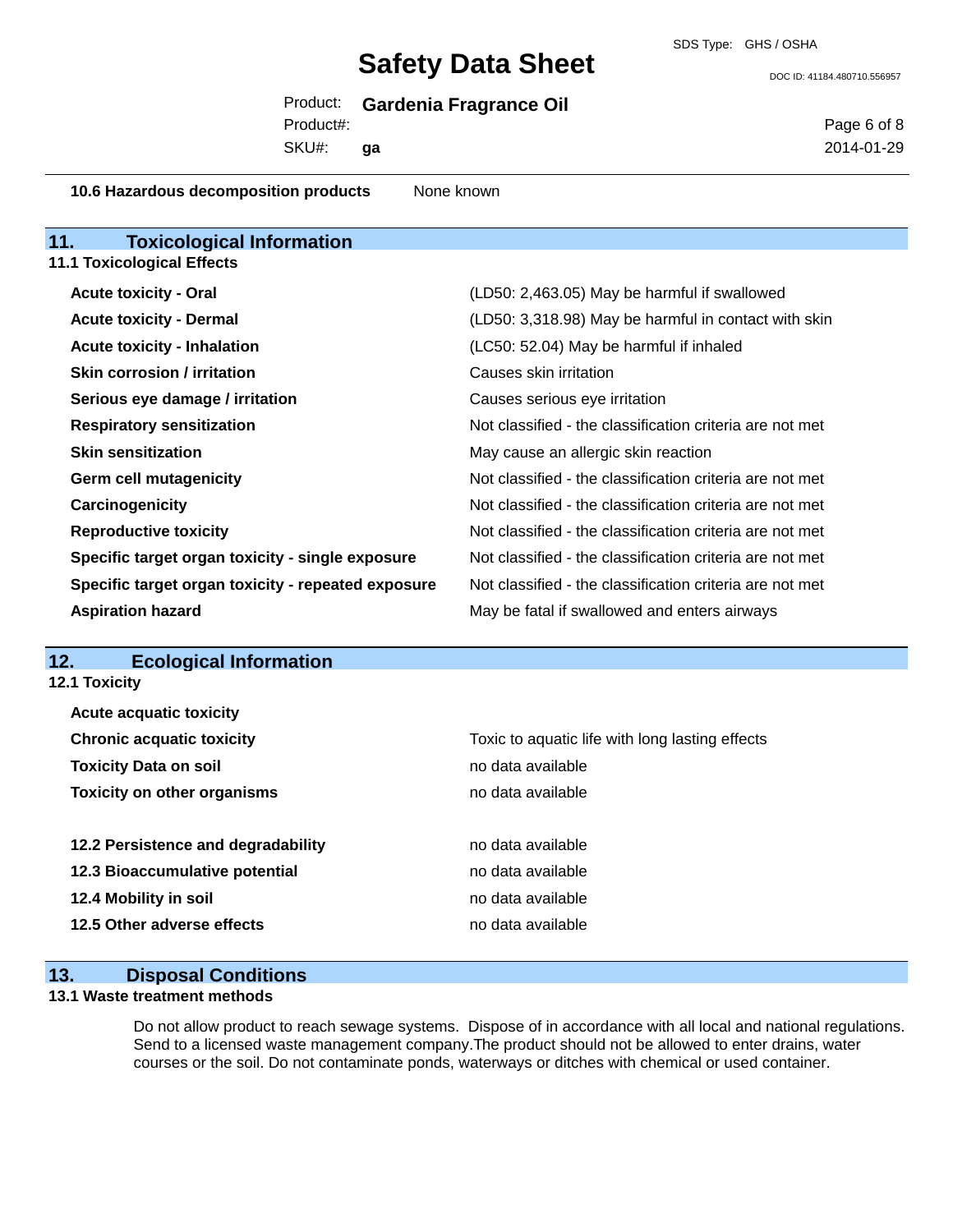SDS Type: GHS / OSHA

#### DOC ID: 41184.480710.556957

|           | Product: Gardenia Fragrance Oil |
|-----------|---------------------------------|
| Product#: |                                 |
| SKU#:     | ga                              |

Page 7 of 8 2014-01-29

## **14. Transport Information**

| Regulator<br>U.S. DOT (Non-Bulk)<br><b>Chemicals NOI</b><br><b>ADR/RID (International Road/Rail)</b> |            | <b>Class</b> | <b>Pack Group</b><br>Not Regulated - Not Dangerous Goods | <b>Sub Risk</b> | UN-nr.        |
|------------------------------------------------------------------------------------------------------|------------|--------------|----------------------------------------------------------|-----------------|---------------|
| <b>Environmentally Hazardous</b><br>Liquid, n.o.s.<br><b>IATA (Air Cargo)</b>                        | Substance. | 9            | $\mathbf{III}$                                           |                 | UN3082        |
| <b>Environmentally Hazardous</b><br>Liquid, n.o.s.<br><b>IMDG (Sea)</b>                              | Substance. | 9            | $\mathbf{III}$                                           |                 | <b>UN3082</b> |
| <b>Environmentally Hazardous</b><br>Liquid, n.o.s.                                                   | Substance. | 9            | $\mathbf{III}$                                           |                 | UN3082        |

| 15. | <b>Regulatory Information</b> |  |
|-----|-------------------------------|--|
|-----|-------------------------------|--|

**U.S. Federal Regulations:**

| <b>TSCA (Toxic Substance Control Act):</b> |  |                             | All components of the substance/mixture are listed or exempt |  |
|--------------------------------------------|--|-----------------------------|--------------------------------------------------------------|--|
| 40 CFR(EPCRA, SARA, CERCLA and CAA)        |  |                             | This product contains NO components of concern.              |  |
| <b>U.S. State Regulations:</b>             |  |                             |                                                              |  |
| <b>California Proposition 65 Warning</b>   |  |                             | This product contains the following components:              |  |
| $93 - 15 - 2$                              |  | $202 - 223 - 0$ 0.01 - 0.1% | Methyl eugenol (NFS)                                         |  |
| <b>Canadian Regulations:</b>               |  |                             |                                                              |  |
| <b>DSL/NDSL</b>                            |  |                             | 100.00% of the components are listed or exempt.              |  |

# **16. Other Information**

#### **GHS H-Statements referred to under section 3**

- 
- 
- 
- H317 : May cause an allergic skin reaction **H319** : Causes serious eye irritation
- 
- 

#### **Total Fractional Values**

- (TFV) Risk (TFV) Risk
- (9.57) Aquatic Acute Toxicity, Category 2 (1.37) Aspiration Hazard, Category 1
- (1.02) Skin Corrosion/Irritation, Category 2 (11.70) Sensitization, Skin, Category 1A
- (5.09) Eye Damage/Eye Irritation, Category 2A (4.01) Aquatic Chronic Toxicity, Category 2
- H227 : Combustible liquid **H227** : Combustible liquid
- H303 : May be harmful if swallowed **H304** : May be fatal if swallowed and enters airways
- H312 : Harmful in contact with skin H313 : May be harmful in contact with skin
- H315 : Causes skin irritation et al. (a) H316 : Causes mild skin irritation
	-
- H320 : Causes eye irritation **H410** : Very toxic to aquatic life with long lasting effects
- H411 : Toxic to aquatic life with long lasting effects H412 : Harmful to aquatic life with long lasting effects
	-
	-
	-
	-